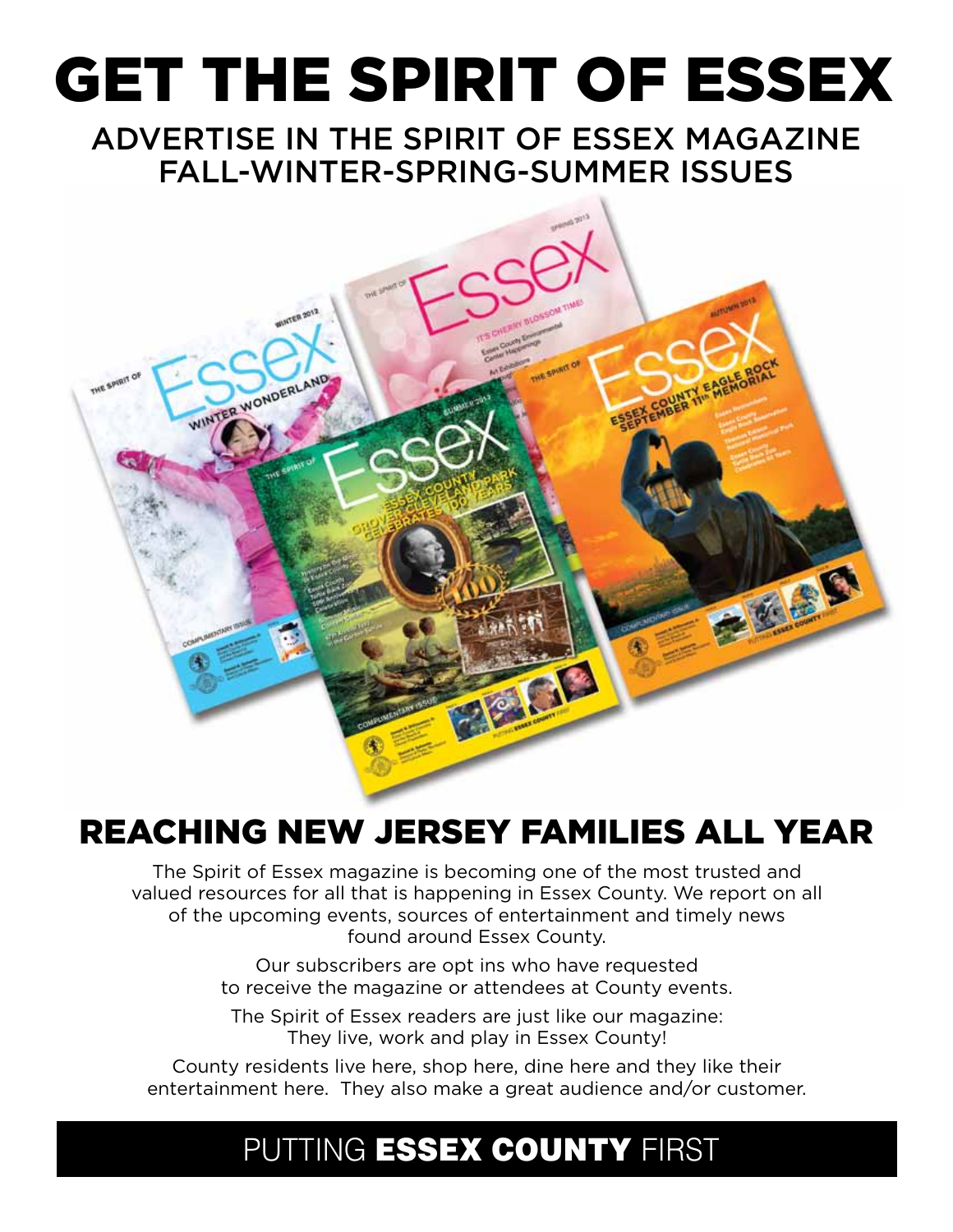## **ADVERTISING RATES AND SCHEDULE**

#### **Digital Deadlines**

(All material to be received by 3pm on deadline day)

#### **Issue Deadline**

| Fall (Sept)    | July 30    |
|----------------|------------|
| Winter (Dec)   | October 31 |
| Spring (March) | January 30 |
| Summer (June)  | April 30   |

#### **Magazine Specifications**

Frequency: Quarterly Distribution: 5,000 Size: 8.375"W x 10.75"H Full color 4/4 Premium gloss stock Offset lithography

| Ad Sizes (Full color) inches |                   | column/inches  |
|------------------------------|-------------------|----------------|
| Full Page                    | 7 x 10            | 3 x 10         |
| Full Page bleed              | see below         |                |
| $\frac{1}{2}$ page (hor)     | 7 x 4 7/8         | 3 x 5          |
| $\frac{1}{4}$ page (hor)     | $3.5 \times 47/8$ | $1.5 \times 5$ |
|                              |                   |                |

Full page bleed Trim 8/1/8 x 10 7/8 Bleed 8 3/8 x 11 1/8

#### **Upload to our FTP Server**

Our upload server can be easily accessed via our web browser: Web address: Password:

In order to upload, all fields must be filled out (comments are appreciated).

You will receive a confirmation once we review file. Please call us with any questions.

#### **ONLY PDFS ARE ACCEPTED**

Ads must be sized exactly Output to be hi-res – 300 dpi Must be CMYK with Imbedded fonts/images

#### **NOTE**

The FTP site will not accept folders Name all files with advertiser's name

#### **REMINDERS**

Fonts: All fonts must be included Color: All files must be CMYK. Any RGB or PMS files will be automatically converted to CMYK and may result in color changes Images: Image/ad resolutions of 300 dpi Save B/W images as greyscale

#### **AD RATES**

For .08 per person reached or less, you can target Essex County residents and families four times a year!

| <b>Insertion</b>        | 1Qtr   | 2Qtrs     | 3Qtrs               | 40trs     |
|-------------------------|--------|-----------|---------------------|-----------|
| Full page               | \$400* | \$375 per | \$350 per           | \$325 per |
| $\frac{1}{2}$ page      | \$250  | \$225 per | \$200 per \$175 per |           |
| $\frac{1}{4}$ page      | \$200  | \$175 per | \$150 per \$125 per |           |
| Back 1/2 cover \$300    |        | \$275 per | \$250 per \$225 per |           |
| *.08 per person reached |        |           |                     |           |

#### **Make checks payable to:**

Department of Parks, Recreation & Cultural Affairs 115 Clifton Avenue, Newark, NJ 07104

#### **Questions?**

Call Terri Guess Advertising Manager 973-239-2485



**Joseph N. DiVincenzo, Jr.** *Essex County Executive* and the Board of Chosen Freeholders



**Daniel K. Salvante** Director of Parks, Recreation and Cultural Affairs

## PUTTING ESSEX COUNTY FIRST